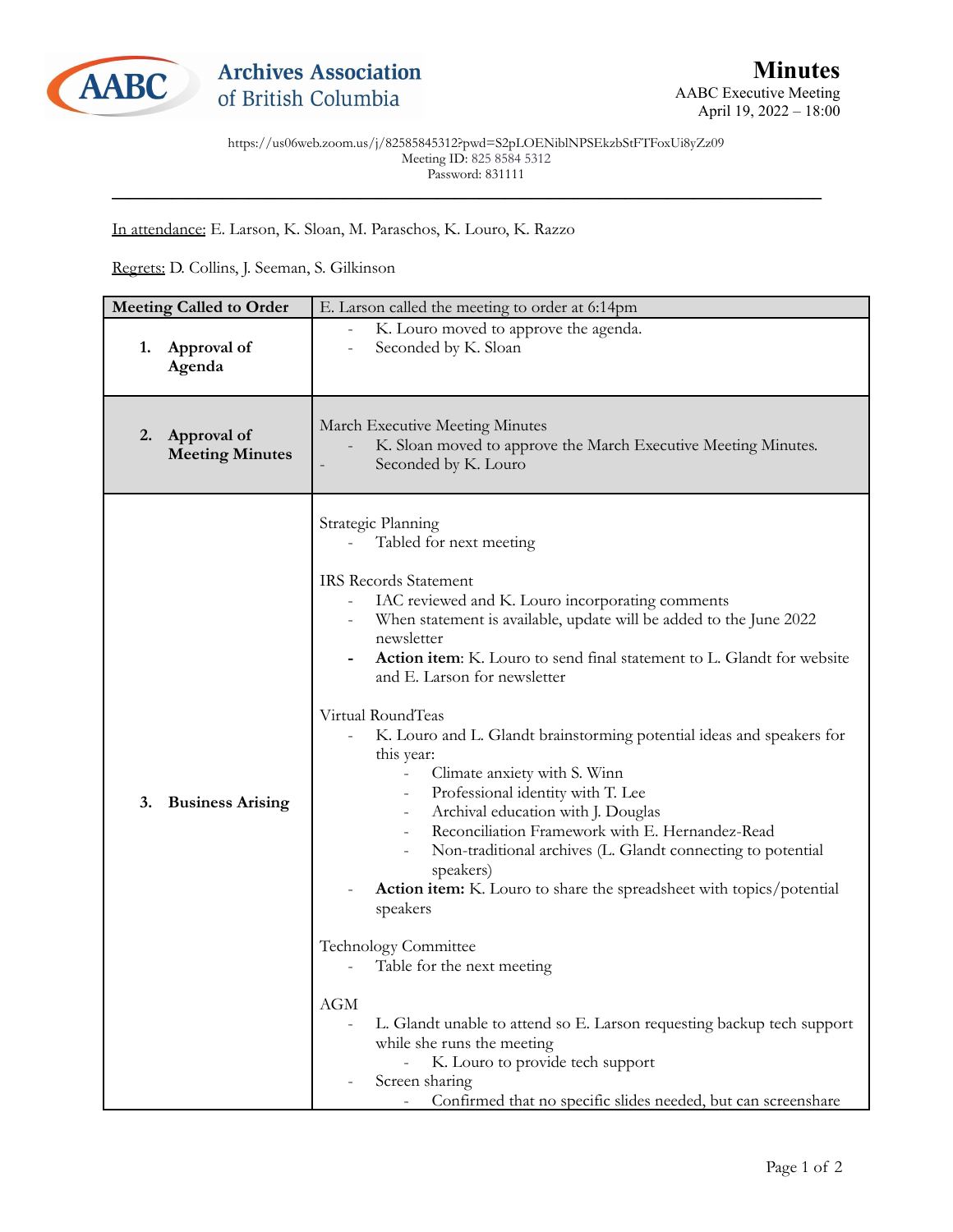

AABC Executive Meeting April 19, 2022 – 18:00

https://us06web.zoom.us/j/82585845312?pwd=S2pLOENiblNPSEkzbStFTFoxUi8yZz09 Meeting ID: 825 8584 5312 Password: 831111

|                       | the AGM package                                                             |
|-----------------------|-----------------------------------------------------------------------------|
|                       | Action item: E. Larson to ask L. Glandt for her Zoom                        |
|                       | housekeeping slide                                                          |
|                       | Confirmed that 23 members are required for quorum (10% of the               |
|                       | membership)                                                                 |
|                       | Reviewed the agenda and noted that there won't be a standalone update       |
|                       | for the anti-racism working group (part of grants report), which can be     |
|                       | addressed during the meeting                                                |
|                       | All open Executive positions have one candidate running                     |
|                       | Noting that K. Louro can't run the nomination while running for an          |
|                       | open position                                                               |
|                       | K. Sloan to do the nominations                                              |
|                       | Action item: E. Larson to share the script/cheat sheet with relevant        |
|                       | Exec members before the AGM                                                 |
|                       | Action item: E. Larson to share login instructions with Exec (join 15       |
|                       | minutes before)                                                             |
|                       | AABC Google Workspace Account                                               |
|                       | L. Snider was able to get a free Workspace account, but can't get new       |
|                       | accounts because only the current ones can transfer over                    |
|                       |                                                                             |
|                       | Reconciliation Framework: The Response to the Report of the Truth and       |
|                       | Reconciliation Commission Taskforce                                         |
|                       | Strategy 3.2.4: "Reconsider fee structures for individual and institutional |
|                       | association memberships, conference registrations, and workshops to         |
|                       | increase participation by First Nations, Inuit, and Métis archivists,       |
|                       | recordkeepers, and heritage professionals"                                  |
|                       | Tabled for next meeting when there is larger group for discussion           |
|                       | Invitation to Regional Roundtable with Parliamentary Secretary for Arts and |
|                       | Film, Bob D'Eith and the BC Arts Council                                    |
|                       | Would like to have someone from the AABC attend                             |
|                       | Taking place on Apr. 26 at 3pm                                              |
|                       | K. Sloan can attend                                                         |
|                       | Action item: E. Larson to forward the invitation and RSVP to K. Sloan       |
|                       |                                                                             |
|                       |                                                                             |
|                       | Technology Register                                                         |
|                       | Tabled for next meeting                                                     |
| 4. President's Report |                                                                             |
|                       | <b>GLAM</b>                                                                 |
|                       | K. Sloan updating that the group has been quiet, but are looking into       |
|                       | scheduling a meeting                                                        |
|                       |                                                                             |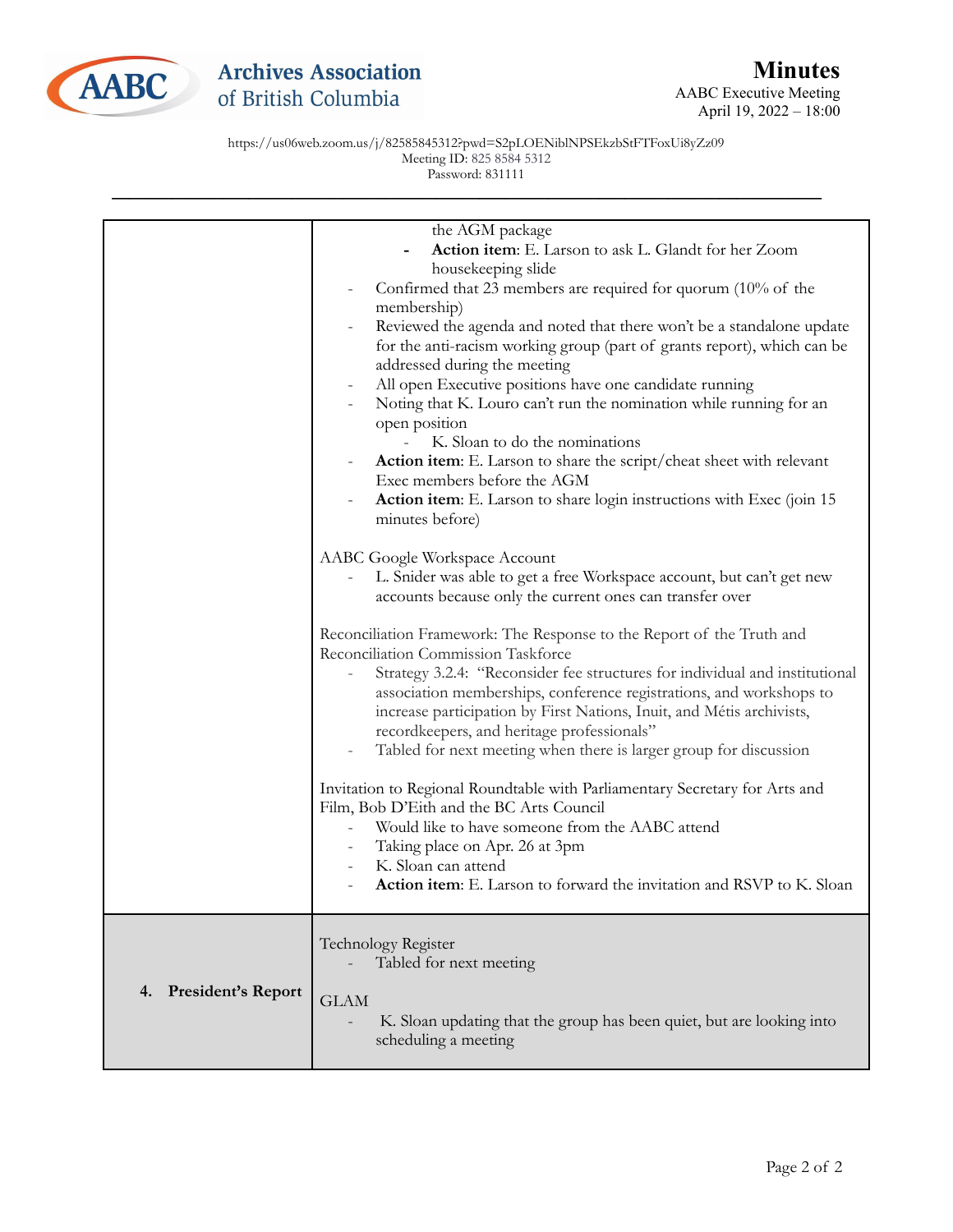

AABC Executive Meeting April 19, 2022 – 18:00

https://us06web.zoom.us/j/82585845312?pwd=S2pLOENiblNPSEkzbStFTFoxUi8yZz09 Meeting ID: 825 8584 5312 Password: 831111

| Vice-President<br>5.<br>and Programs<br><b>Committee Report</b> | Programs Committee/EAS Updates<br>Got the BC Arts Council grant for about \$14,000 to run Introduction to<br>Archives for Indigenous Organizations<br>Discussed charging a minimal fee (\$10-15) so that there is an incentive<br>for attendance. Executive agrees with this idea.<br>L. Glandt would like to cap these courses at 25 so that they're<br>$\overline{\phantom{a}}$<br>manageable<br>L. Glandt teaching at Blue Quills, which is going well, and there is<br>demand for similar programming. BC Arts Council grant will partially<br>support this.<br>L. Snider upgraded the Google account<br>$\equiv$<br>L. Snider working on criteria for organizations to upload their own<br>content to MemoryBC<br>L. Wilson and J. Morrison would like to step down from the programs<br>committee when there are new committee members<br>Action item: K. Sloan to follow up on potential new recruits for the<br>programs committee<br>Next distance education course will be the Introduction to Archival<br>Practice (25 registrants, majority from Canada)<br>Conference committee<br>M. Paraschos started a spreadsheet for potential partners<br>Next step to develop an email template for reaching out to potential<br>conference partners<br>Tentatively schedule conference for April 2023 to line up with the AGM<br>again<br>Pick up this conversation in earnest when the new executive comes in |
|-----------------------------------------------------------------|---------------------------------------------------------------------------------------------------------------------------------------------------------------------------------------------------------------------------------------------------------------------------------------------------------------------------------------------------------------------------------------------------------------------------------------------------------------------------------------------------------------------------------------------------------------------------------------------------------------------------------------------------------------------------------------------------------------------------------------------------------------------------------------------------------------------------------------------------------------------------------------------------------------------------------------------------------------------------------------------------------------------------------------------------------------------------------------------------------------------------------------------------------------------------------------------------------------------------------------------------------------------------------------------------------------------------------------------------------------------------------------------------------------------|
| Treasurer &<br>6.<br>Finance<br><b>Committee Report</b>         | Action item: M. Paraschos to work on email template<br>Tabled updates for next meeting.                                                                                                                                                                                                                                                                                                                                                                                                                                                                                                                                                                                                                                                                                                                                                                                                                                                                                                                                                                                                                                                                                                                                                                                                                                                                                                                             |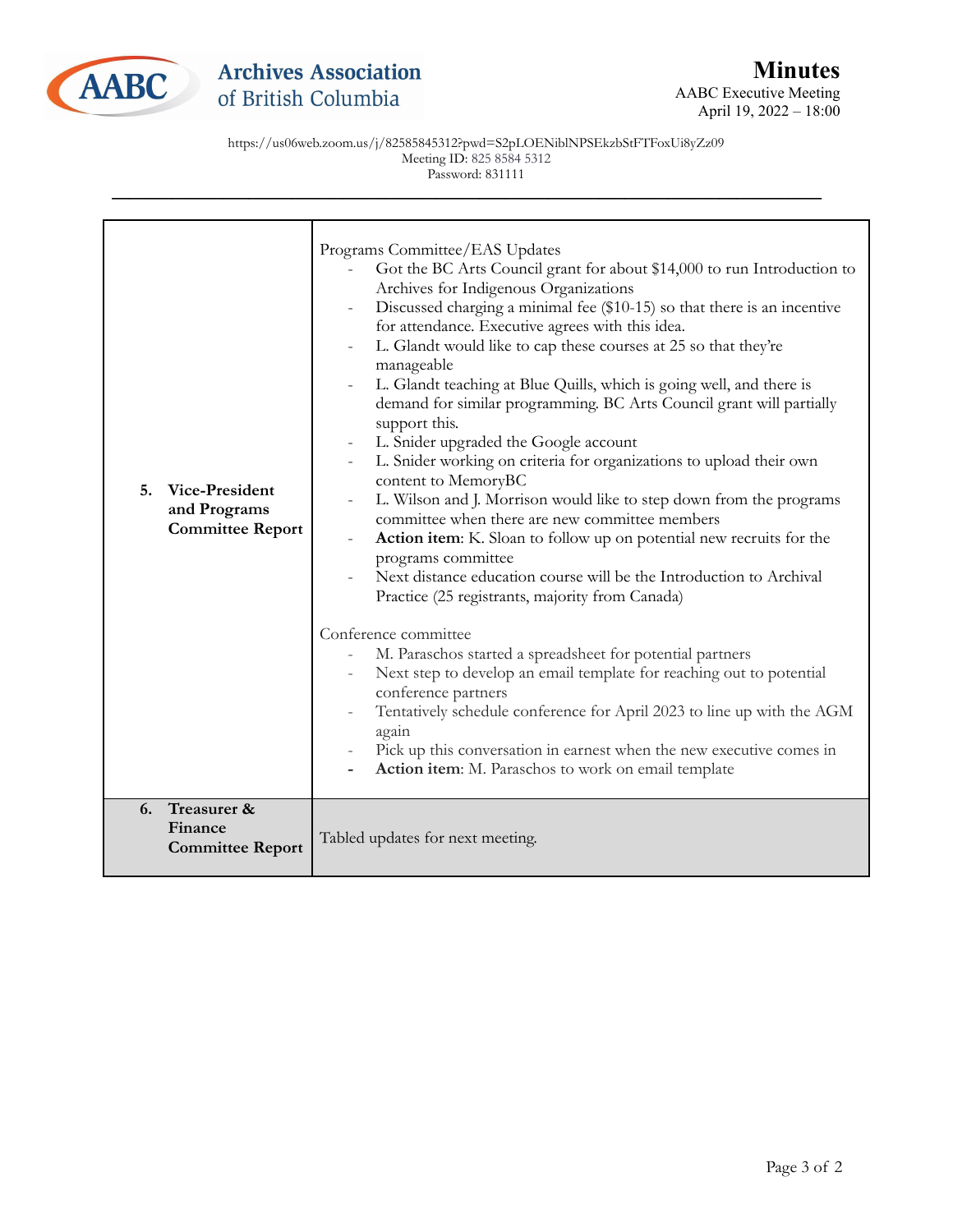

AABC Executive Meeting April 19, 2022 – 18:00

https://us06web.zoom.us/j/82585845312?pwd=S2pLOENiblNPSEkzbStFTFoxUi8yZz09 Meeting ID: 825 8584 5312 Password: 831111

|                        | Communications Committee                                                                |
|------------------------|-----------------------------------------------------------------------------------------|
|                        | Social Media Volunteer position still open                                              |
|                        | Will promote the vacancy at the upcoming AGM                                            |
|                        | E. Larson to take on minimal social media management in the interim if                  |
|                        | a new volunteer isn't found                                                             |
|                        |                                                                                         |
|                        | Newsletter                                                                              |
|                        | Internal submissions can still be sent to the communications committee                  |
|                        | Action item: E. Larson to send call for submissions for exec after the                  |
|                        | AGM                                                                                     |
|                        |                                                                                         |
|                        | Anti-Racism Working Group                                                               |
|                        | Revisit with the new executive to see if we keep the working group or                   |
|                        | restructure efforts through other committees and initiatives                            |
|                        |                                                                                         |
|                        | K. Louro suggested reaching out to We Here for directions on                            |
|                        | embedding anti-racism work                                                              |
|                        | Have received feedback on expanding the scope of the anti-racism                        |
|                        | bursary                                                                                 |
|                        | M. Paraschos suggested connecting with IDEAS@UBC, whom she has                          |
|                        | previously reached out to                                                               |
|                        | Action item: M. Paraschos to share email address for IDEAS@UBC                          |
|                        |                                                                                         |
| Committee and<br>7.    | Indigenous Advocacy Committee                                                           |
| <b>Program Reports</b> | Met in April<br>$\bar{\phantom{a}}$                                                     |
|                        | With S. Dupont, discussed potential joint subject heading and indexing                  |
|                        | project with <i>Xwi7xwa</i> library                                                     |
|                        | Outcome is that IAC members will attend NIKLA meeting on                                |
|                        | May 2nd to think through a national strategy for this work                              |
|                        | Would like to consider creating an MOU with Xwi7xwa                                     |
|                        | Potential to align Archives 101 for Indigenous Organizations                            |
|                        | with Indigitization so that there's better support for the other                        |
|                        | archival work required to support digitization                                          |
|                        | 2 new members have joined the IAC: C. Nord and A. Kay Eldridge                          |
|                        |                                                                                         |
|                        | <b>Grants &amp; Nominations Committees</b>                                              |
|                        | Finished the paperwork for the new candidates                                           |
|                        | Executive transition                                                                    |
|                        | Outgoing members have job descriptions for their roles                                  |
|                        | Outgoing members to create a report summarizing the past 2                              |
|                        | year term                                                                               |
|                        |                                                                                         |
|                        | Outgoing members to meet with incoming members, if desired                              |
|                        | Will have a transition meeting for entire Executive in May                              |
|                        | Action item: K. Louro, K. Sloan, and S. Gilkinson to finish<br>$\overline{\phantom{a}}$ |
|                        | executive transition documentation (job description and report                          |
|                        | on past term)                                                                           |
|                        | Action item: E. Larson to schedule a handoff meeting with the                           |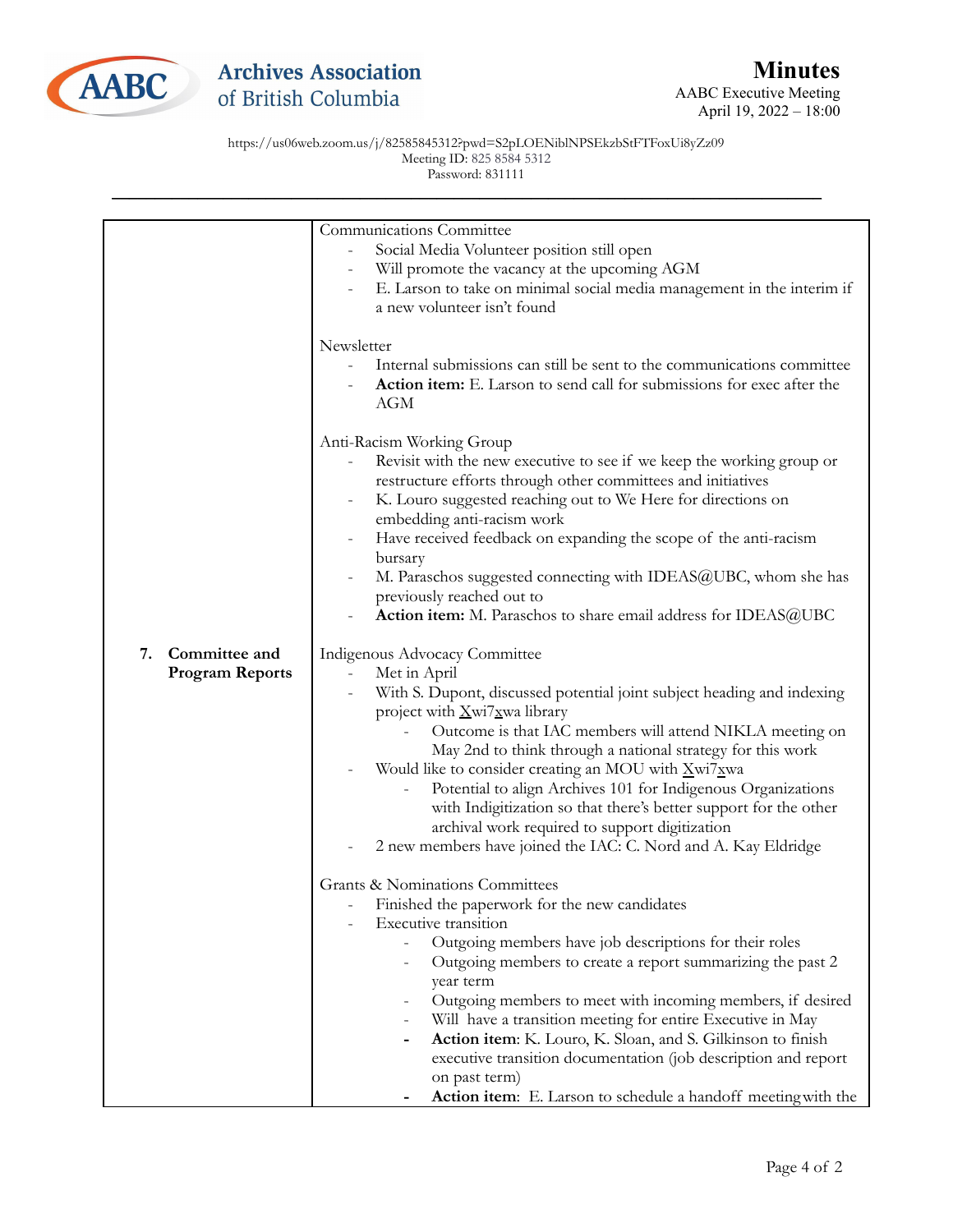

## **Archives Association** of British Columbia

AABC Executive Meeting April 19, 2022 – 18:00

https://us06web.zoom.us/j/82585845312?pwd=S2pLOENiblNPSEkzbStFTFoxUi8yZz09 Meeting ID: 825 8584 5312 Password: 831111

| old and new executive members                                                                |
|----------------------------------------------------------------------------------------------|
| <b>Action item:</b> E. Larson to schedule the new recurring Executive                        |
| meetings                                                                                     |
| Membership Committee                                                                         |
| Changing renewal process                                                                     |
| M. Paraschos reached out to S. Rathjen, L. Glandt, and C.                                    |
| Powell about whether rolling renewal is possible                                             |
| Previously, static date easier for K. Blimkie to track                                       |
|                                                                                              |
| Previously waited for the Wild Apricot system to rollout before<br>$\overline{\phantom{0}}$  |
| looking into rolling memberships                                                             |
| Have heard from some membership that a rolling model is<br>desired                           |
| ACA switched to a rolling model when they went to Wild<br>$\overline{\phantom{0}}$           |
| Apricot                                                                                      |
| Action item: K. Sloan to connect with ACA on rolling<br>-<br>membership through Wild Apricot |
| What is the mechanic of making this change: Executive vote,<br>$\overline{\phantom{0}}$      |
| by-law change, or other?                                                                     |
| Action item: M. Paraschos and K. Sloan to review the by-laws                                 |
| for any points related to membership renewal updates                                         |
| Could survey users in interest for rolling membership                                        |
| <b>Action item:</b> M. Paraschos to set up a Google survey for<br>$\overline{\phantom{0}}$   |
| membership                                                                                   |
| C. Powell looking to step down from the membership committee and M.                          |
| Paraschos can take over in the interim while seeking new members                             |
| Action item: M. Paraschos to confirm if C. Powell has any potential new                      |
| committee candidates                                                                         |
| K. Sloan has membership committee records from C. Powell. K. Sloan                           |
| connected with E. Wright at RBCM about transferring records to the                           |
| AABC fonds.                                                                                  |
| L. Glandt and UVic also have records that can be transferred                                 |
| Action item: K. Sloan to put out a call for AABC records for transfer to                     |
| RBCM after hearing from E. Wright                                                            |
| Action item: M. Paraschos to get new fiscal year membership update for                       |
| the next Executive meeting                                                                   |
| ACA@UBC                                                                                      |
| Symposium and Seminar coming up next week: Apr. 28-29, 2022                                  |
| K. Razzo staying on in this role for the next term                                           |
| Action item: E. Larson to send volunteer roles to K. Razzo                                   |
| Action item: K. Razzo to share volunteer positions with iSchool                              |
|                                                                                              |
| Other Business                                                                               |
| Regional representatives                                                                     |